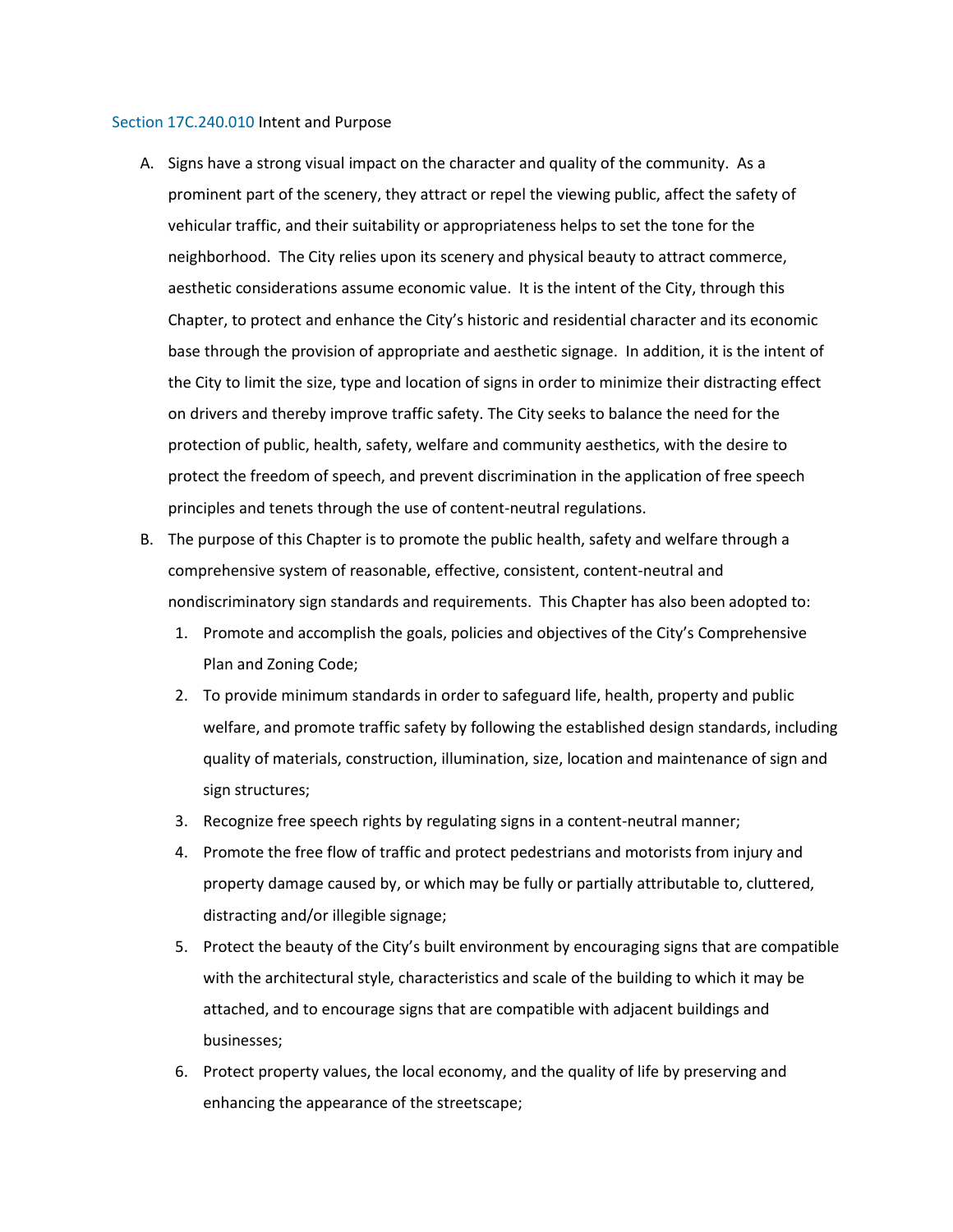- 7. Provide consistent sign design standards;
- 8. Encourage creative and innovative approaches to signage, and signs that are of a quality design, pleasing in appearance and are appropriate in size, materials and illumination to the surrounding neighborhood;
- 9. Provide an improved visual environment for the citizens of and visitors to the City; and
- 10. Adopt clear, understandable regulations which enable the fair and consistent enforcement of this Chapter.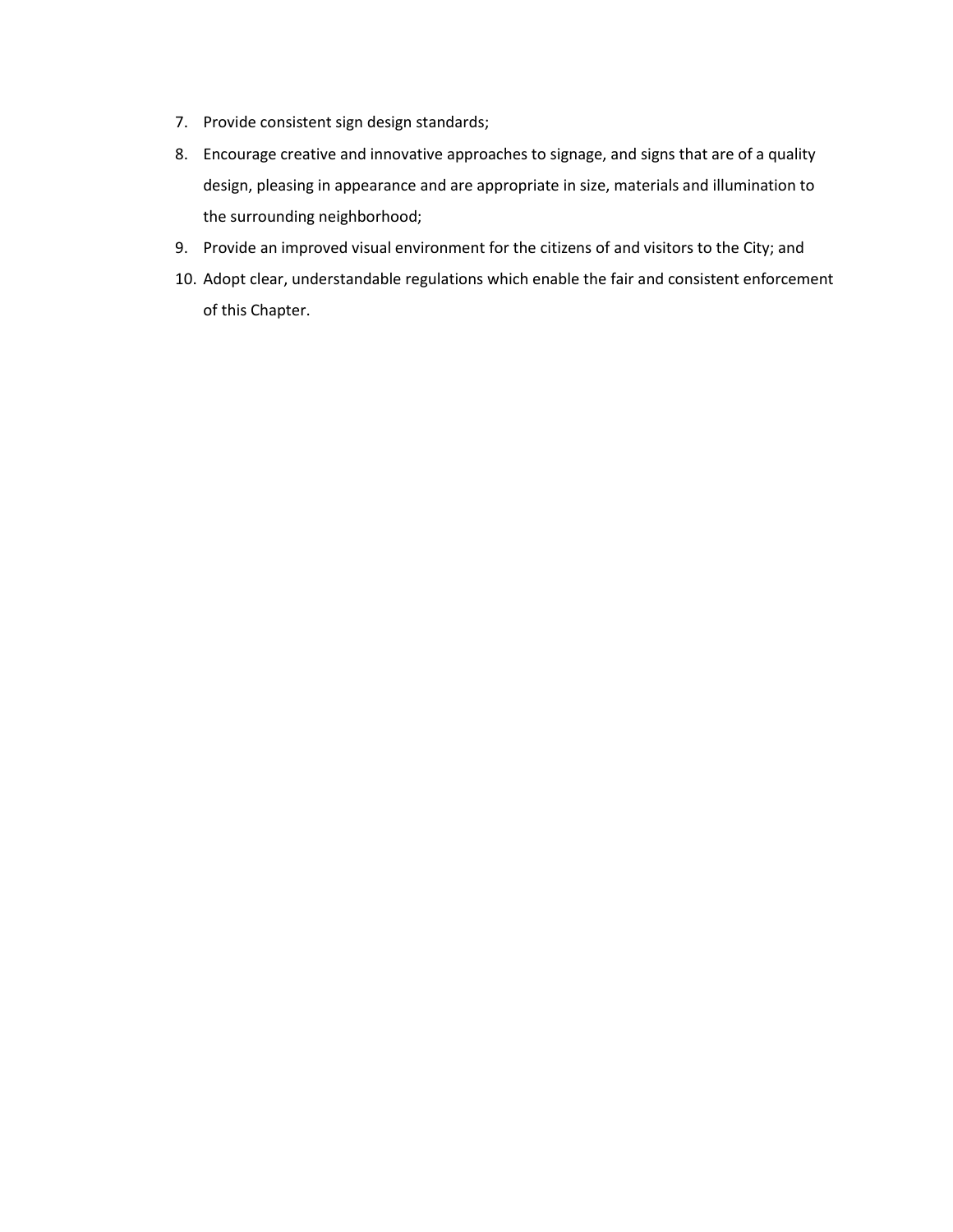### [Section 17C.240.060](https://my.spokanecity.org/smc/?Section=17C.240.060) Exemptions

The following signs are exempt from a sign permit (unless otherwise noted). The area and number of such signs shall not be included in the area and number of signs permitted for any site or use, however, all other relevant requirements of this chapter shall apply. This shall not be construed as relieving the owner of the sign from the responsibility of its erection and maintenance and its compliance with the provisions of this chapter or any other law or ordinance.

- A. Flags. Any flags, provided that they conform to all provisions of this chapter for signs. Freestanding flagpoles require a building permit for structural review.
- B. Memorial signs or tablets, names of buildings, stained glass windows, and dates of erection, when cut into the surface or the facade of the building or when projecting not more than two inches.
- C. Governmental signs. Signs installed by the City, County, or a federal or State governmental agency for the protection of the public health, safety and general welfare, including, but not limited to, the following:
	- 1. Emergency and warning signs necessary for public safety or civil defense;
	- 2. Traffic and/or wayfinding signs erected and maintained by an authorized public agency;
	- 3. Signs required to be displayed by law;
	- 4. Signs showing the location of public facilities including public and private hospitals and emergency medical services; and
	- 5. Any sign, posting, notice, or similar sign placed by or required by a governmental agency in carrying out its responsibility to protect the public health, safety and general welfare.
- D. Signs of public utility companies indicating danger or which serve as an aid to public safety or which show the location of underground facilities.
- E. Flush-mounted wall signs, used to identify the name and address of the occupant for each dwelling provided the sign does not exceed two square feet in sign area.
- F. Non-visible signs. Signs not visible beyond the boundaries of the lot or parcel upon which they are located, or from any public right-of-way. Such freestanding signs require a building permit for structural review.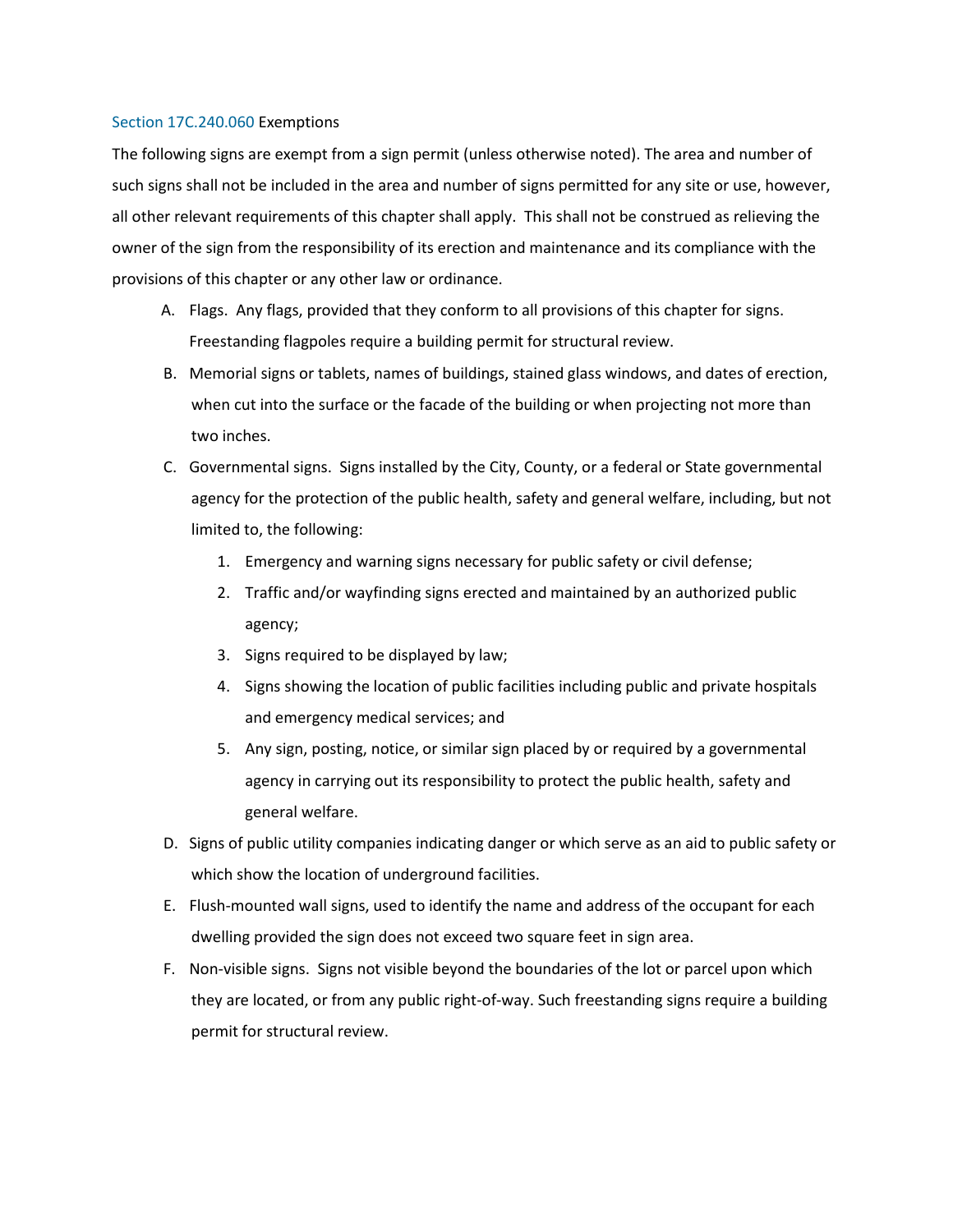- G. Changes to the face or copy of changeable copy signs, digital signs, electronic messaging signs, provided such changes do not change the material or appearance of the sign as originally permitted by the City.
- H. The normal repair and maintenance, (painting, repainting, cleaning) of conforming or legal nonconforming signs that does not involve structural alteration of the sign or supporting structure.
- I. Sculptures, fountains, mosaics, murals, public art and design features which do not otherwise constitute a sign.
- J. "No trespassing," "no dumping," "no parking," "private" signs identifying essential public needs (i.e., restrooms, entrance, exit, telephone, etc.) and other informational warning signs, which shall not exceed three square feet in surface area.
- K. Publicly approved non-illuminated interpretive signs, or historical signs, or tablets displayed by a public, educational non-profit agency, or private development pursuant to [SMC](https://my.spokanecity.org/smc/?Section=17E.060.830)  [17E.060.820](https://my.spokanecity.org/smc/?Section=17E.060.830) throug[h SMC 17E.060.840,](https://my.spokanecity.org/smc/?Section=17E.060.840) strictly for the purpose of informing or educating the public.
- L. Illuminated wall highlights that do not contain words, logos, or corporate images
- M. Interior signs. Signs or displays located entirely inside of a building and located at least three (3) feet away from transparent doors and windows.
- N. Temporary signs (provided they comply with 17C.240.XXX, Temporary Signs).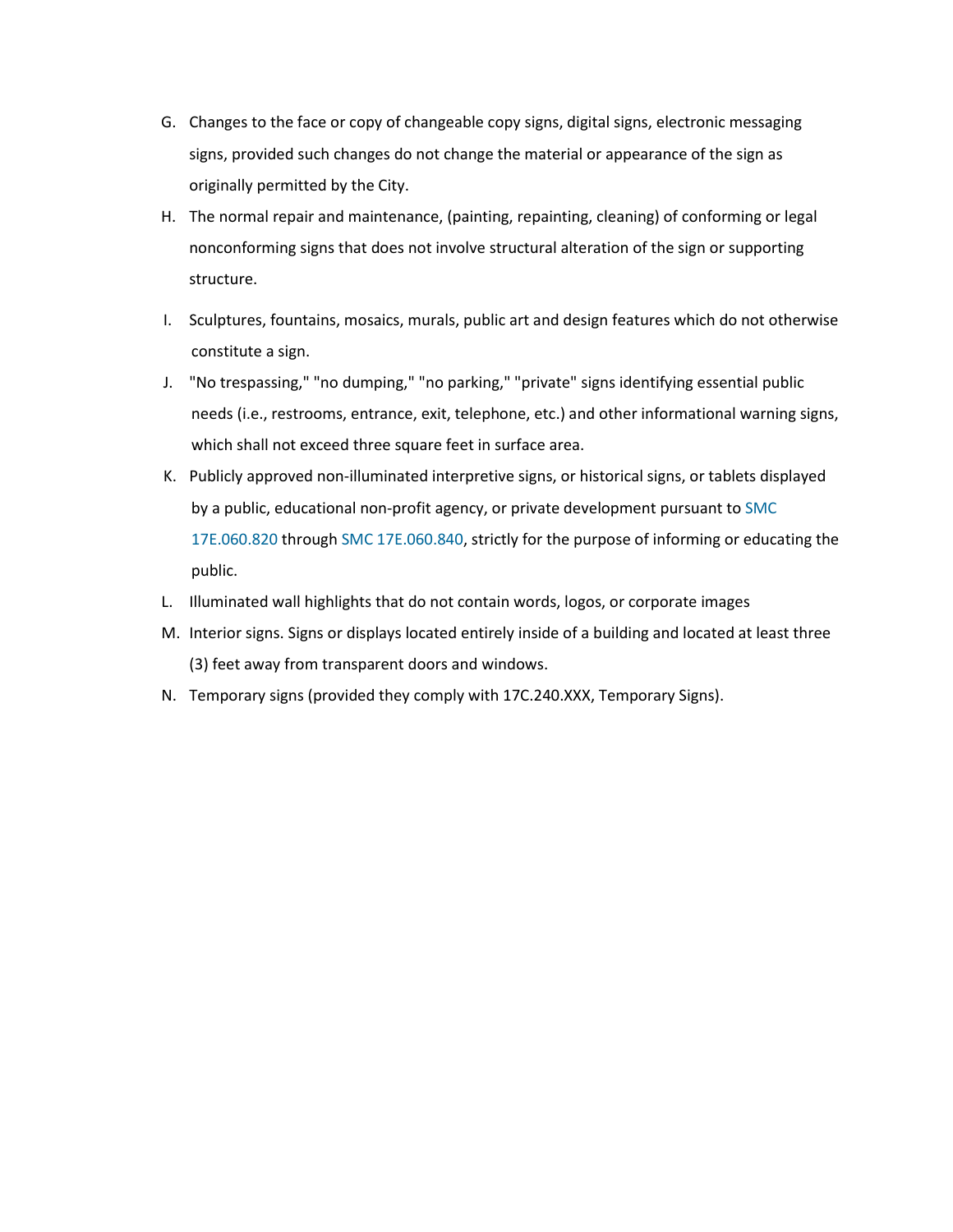### [Section 17C.240.070](https://my.spokanecity.org/smc/?Section=17C.240.070) Prohibitions

The following are prohibited and existing ones must be removed:

- A. Flashing signs or lights. A sign that contains an intermittent or flashing light source, or a sign that includes the illusion of intermittent or flashing light by means of animation, or an externally mounted intermittent light source, except as consistent with the standards contained in Table 17C.204-3.
- B. Abandoned sign structures.
- C. Signs placed on or painted on a motor vehicle or trailer parked with the primary purpose of providing signs not otherwise allowed by the code.
- D. Permanent balloon signs.
- E. Hazardous signs. Any sign that is dangerous or confusing to motorists on the public right-ofway, including any sign which by its color, wording, design, location or illumination resembles, conflicts, imitates or interferes with the effectiveness of any official traffic control device or which otherwise impedes the safe and efficient flow of traffic.
- F. Signs which are located upon or projecting over public streets, sidewalks, or rights of way except as provided for awnings and marquees i[n SMC 17F.040.140,](https://my.spokanecity.org/smc/?Section=17F.040.140) sandwich board signs i[n SMC](https://my.spokanecity.org/smc/?Section=17C.240.240)  [17C.240.240\(G\)\(9\),](https://my.spokanecity.org/smc/?Section=17C.240.240) and signs extending into the right-of-way allowed i[n SMC 17C.240.240\(C\).](https://my.spokanecity.org/smc/?Section=17C.240.240)
- G. Off premises signs (except as expressly allowed in other sections of this chapter). No permanent sign shall be located on a vacant lot, parcel or easement. No permanent sign shall be located on a lot, parcel or easement as the principal use of that lot, parcel or easement. Signs may only be established as an accessory use to a principally permitted use.
- H. Strings of banners, pennants, and other graffiti-like material with advertising copy except temporary signs as allowed in [SMC 17C.240.240\(G\).](https://my.spokanecity.org/smc/?Section=17C.240.240)
- I. Signs erected, constructed or structurally altered that are required to have a permit that were erected, constructed, or altered without a permit.
- J. It shall be unlawful for any person, except a public officer or employee in the performance of his public duty, to affix, post, paint, nail, fasten, place, or locate any sign, card, banner, handbill, poster, advertisement or notice of any kind, or cause the same to be done, upon public streets, highways, public right-of-way or any publicly owned or maintained property within the City of Spokane, or upon any curbstone, traffic control device, street sign, utility pole, hydrant, fence, lamp post, guardrail, tree or shrubbery or any other structure situated within any such areas or to affix the same to a wire or appurtenance thereof, except as may be authorized by the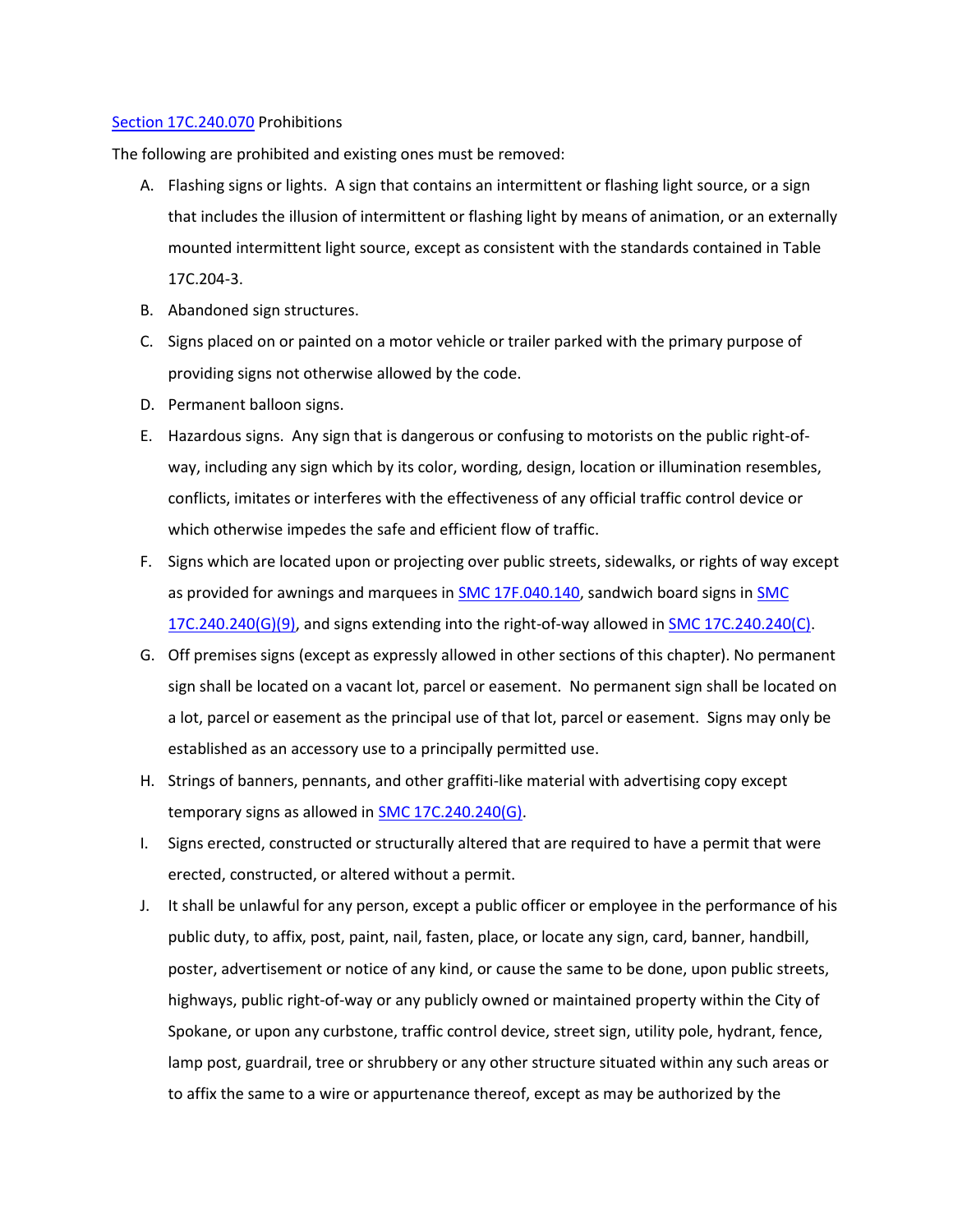ordinances, laws, or regulations of the City of Spokane, the State of Washington or the United States. City-owned or maintained structures include, but are not limited to, bridges, overpasses, street medians, retaining walls, fences, street furniture, and shelters, among other structures located upon public streets, highways, public right-of-way or other public property. The prohibition contained herein shall not apply to temporary signs which are permitted pursuant to the regulations set forth in **SMC 17C.240.240.** 

K. No sign may impede free ingress and egress from any door, window or exit way required by building and/or fire code regulations.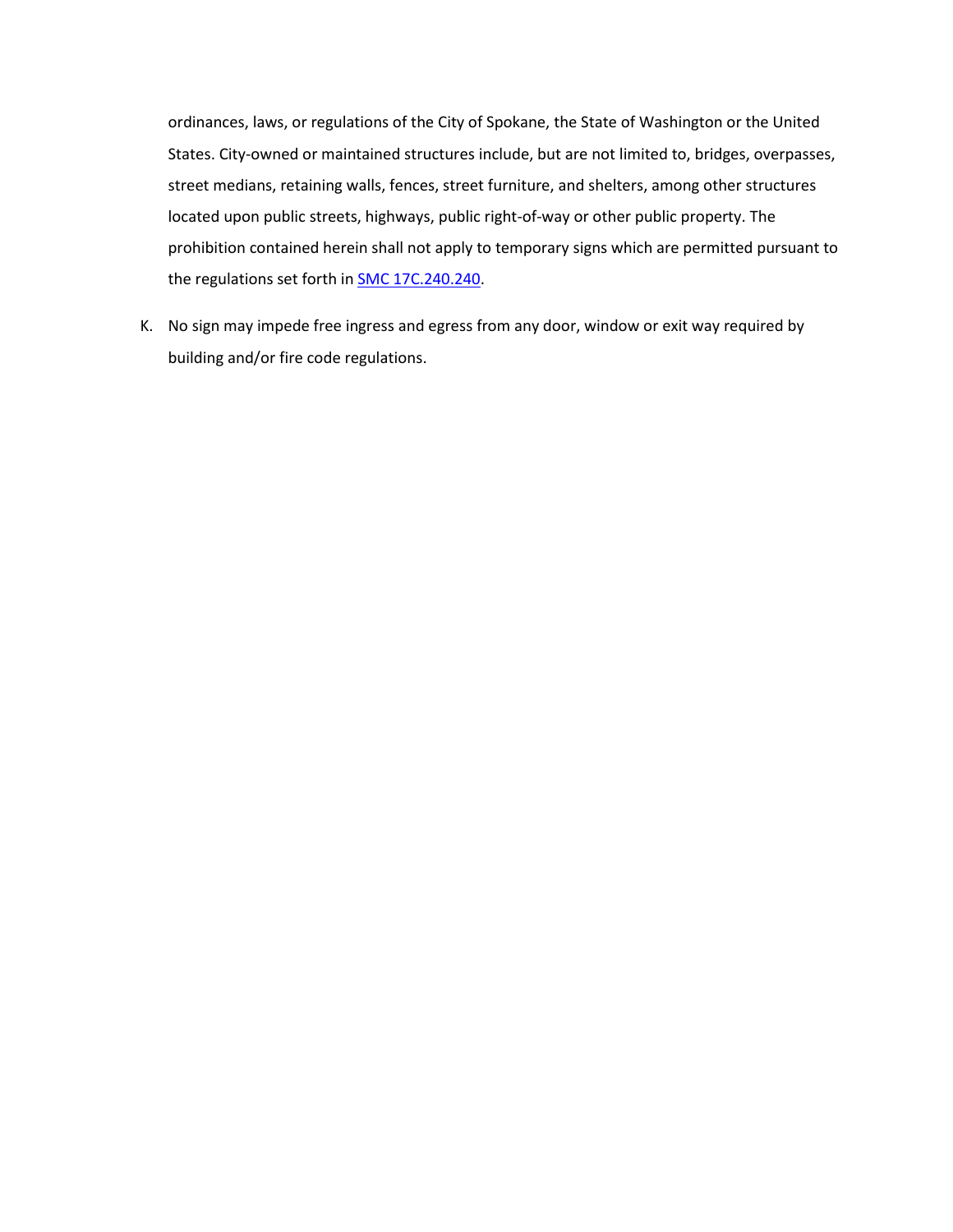Section 17C.240.140 Sign Face Area

E. Background panel or surface. Sign copy mounted, affixed or painted on a background panel or surface distinctively painted, textured or constructed as a background for the sign copy, is measured as that area contained within the smallest rectangle, parallelogram, triangle, or circle that will enclose the sign copy and the background, as shown in Figure 6.



G. Painted Wall Signs.

Painted wall signs are measured as the sum of the smallest square, rectangle, parallelogram, triangle or circle that will enclose each word, sentence and complete message, and each graphic in the sign.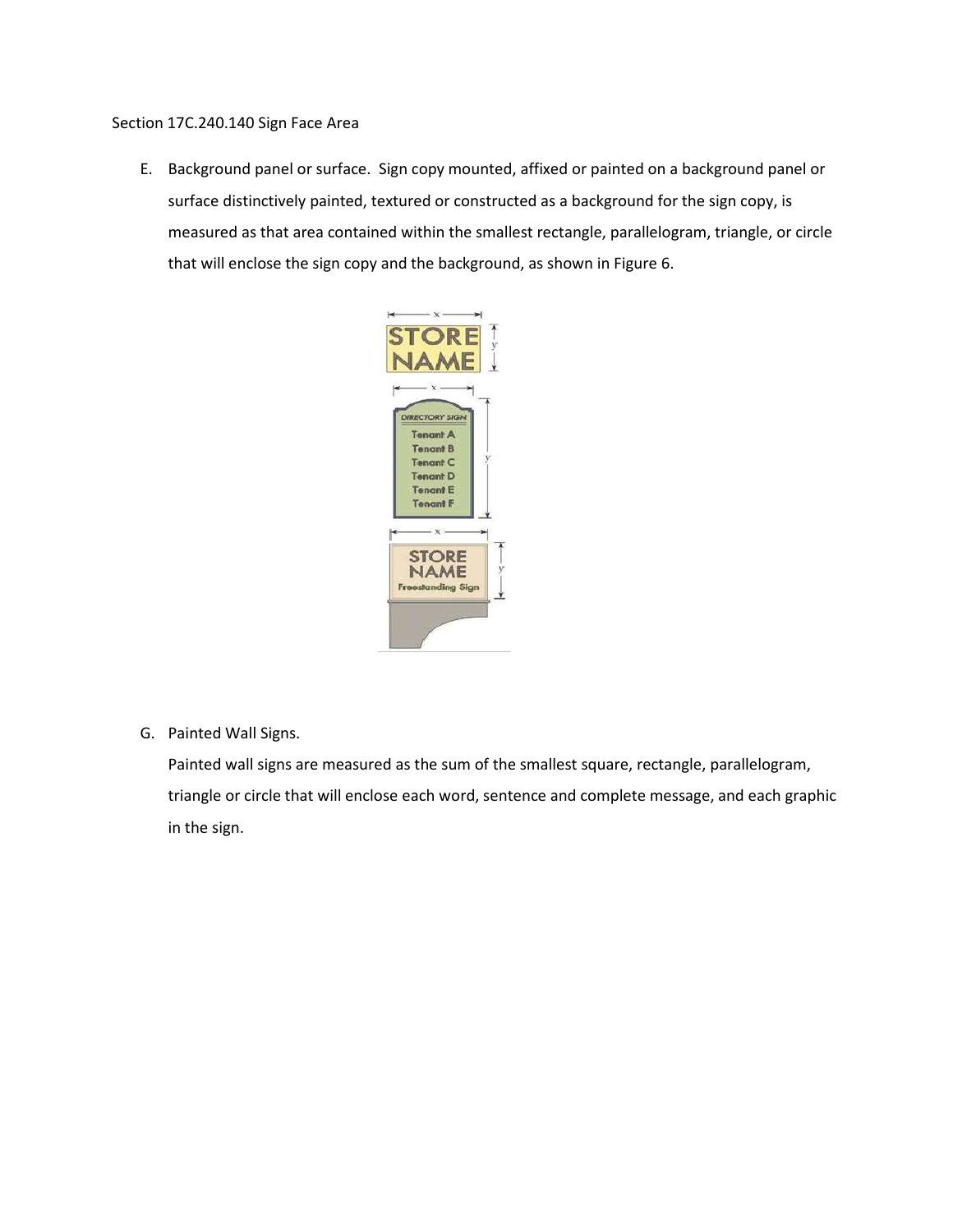# SMC 17C.240.200 Roof-Mounted Signs

- A. No permit shall issue for a roof-mounted sign which does not comply with the following standards:
	- 1. Number. No more than one (1) roof-mounted sign shall be allowed for each building.
	- 2. Area. The area of the roof-mounted sign shall not exceed the total amount of wall sign area that would be allowed for the building or site on which the roof mounted sign is located.
	- 3. Location. Allowed on the slope of peaked/sloped roof buildings only, and only on the lowest one-third (1/3) of the slope of the peaked roof. Roof-mounted signs shall be installed so that the structural supports of the sign are minimized. Angle irons, guy wires, braces or other secondary supports shall appear to be an integral part of the roof or roof-mounted sign.
	- 4. Zone. Roof-mounted signs are permitted in nonresidential zones only.
	- 5. Design. Roof-mounted signs may be non-illuminated, internally illuminated or indirectly illuminated, provided that the light is limited to the sign face only.

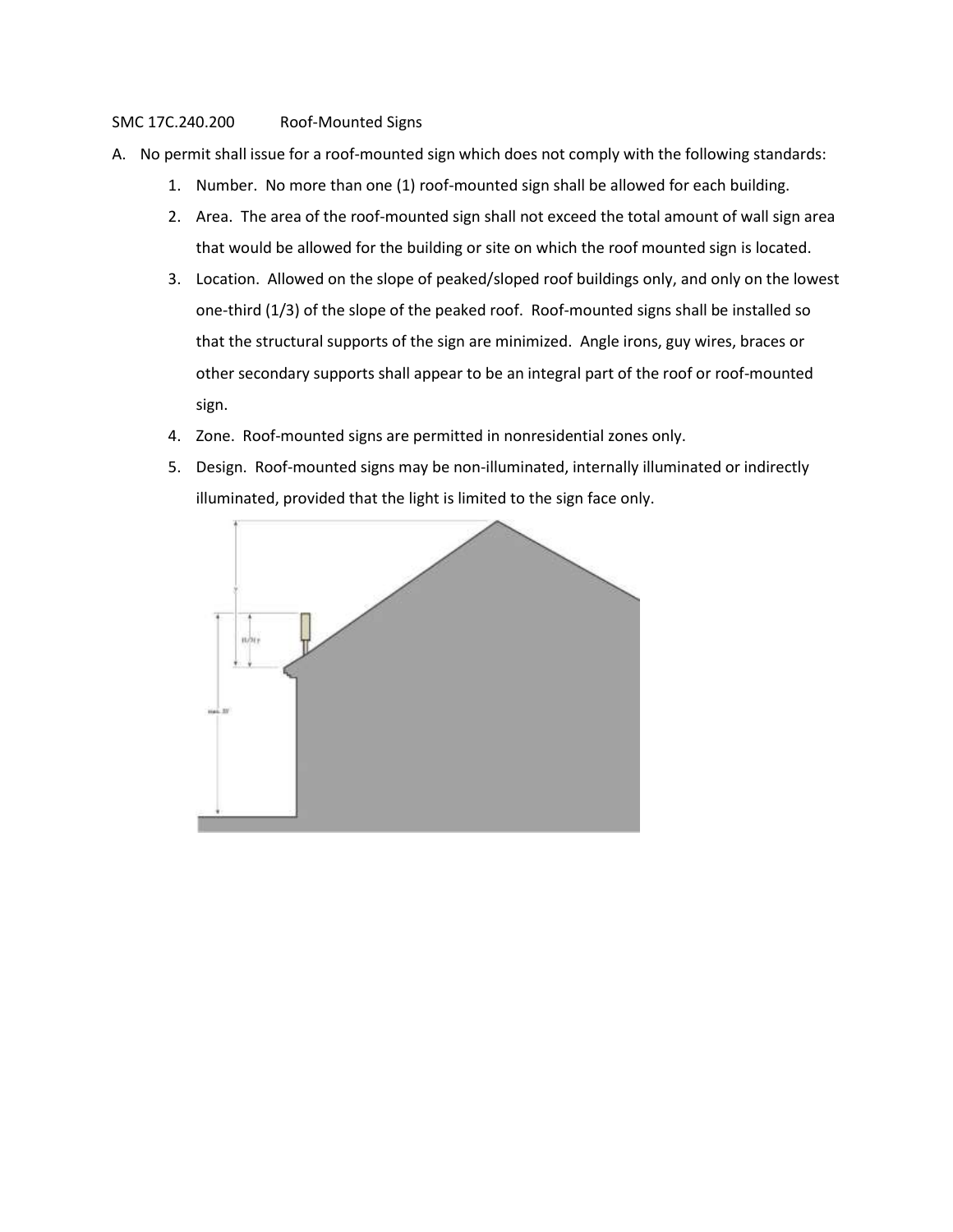SMC 17C 240.220 Temporary Signs

- A. No Permit required. No sign permit is required for temporary signs.
- B. Removal. Temporary signs shall be removed if the sign is in need of repair, is worn, dilapidated or creates a public nuisance.
- C. Materials. See the definition of "temporary sign" in Section XXX.
- D. City property (excluding City right-of-way). Temporary signs on City-owned property (excluding City right-of-way) are allowed only in conjunction with an approved Special Event permit.
- E. City Right-of-Way outside of the Roadway. Temporary signs allowed to be placed in the right-ofway in **SMC 17C.240.240(G)** shall meet the following standards:
	- 1. The sign is entirely outside the roadway.
	- 2. The sign is no larger than nine square feet in size.
	- 3. The sign is entirely outside of the area of a right-of-way corner that is between the curb and the lines created by extending the property line to the curb face (See Figure 10a).



**FIGURE 10a** Placement of Portable Signs in the R-O-W

- 4. The sign is entirely outside the area of a sidewalk that is between the lines created by extending the edges of any curb ramp across the sidewalk to the property line.
- 5. The sign is within six inches of the curb (See Figure 10b).
- 6. The sign does not obstruct a continuous through pedestrian zone of at least six feet in width except in center and corridor zones, sandwich board signs which are located on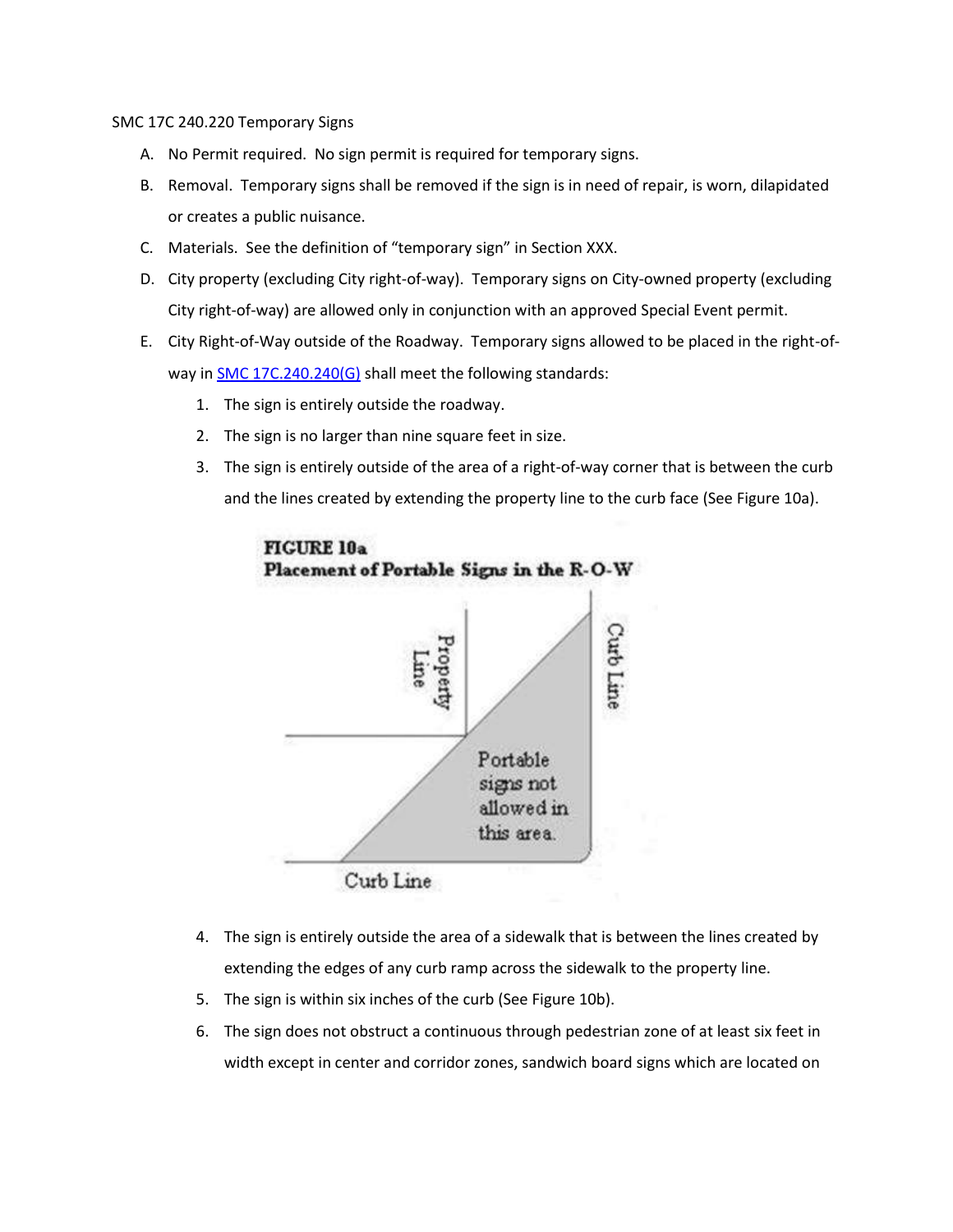the sidewalk shall be located in such a manner as to leave a pathway at least four feet wide that is free of obstructions.

- 7. The sign does not obstruct pedestrian and wheelchair access from the sidewalk to any of the following:
	- a. Transit stop areas.
	- b. Designated disabled parking spaces.
	- c. Disabled access ramps; or
	- d. Building exits including fire escapes.
- 8. Physical Attachment to Public Property.

Except as allowed for community banners, temporary signs placed in the right-of-way must remain portable and may not be attached or anchored in any way to trees or to public property including utility or light poles, parking meters, the ground, or pavement.

9. Additional Placement Standards for Temporary Signs.

Temporary signs placed in the right-of-way must meet the following additional standards:

- a. Where no curb exists, the sign must be placed outside the roadway at least five feet from the edge of the roadway. Temporary signs may not be placed in medians, traffic islands, or other areas within the roadway.
- b. Temporary signs must not be placed in parking spaces, pedestrian pathways, or bicycle paths. Residential zones.
- F. Temporary signs may be placed on property residentially zoned in accordance with the requirements of this Section and the following:
	- 1. Freestanding signs (includes post-mounted, stake and portable signs).
		- a. Single-family zones: Temporary free-standing signs shall not exceed four (4) square feet in size and five (5) feet in height, if the sign is post mounted on the ground, and not to exceed three (3) feet in height if the sign is stake-mounted or portable.
		- b. Multi-family zones: Temporary free-standing signs shall not exceed six (6) square feet in size and five (5) feet in height if the sign is post mounted on the ground, and not to exceed three (3) feet in height if the sign is stake-mounted or portable.
	- 2. Surface-mounted signs*.* Limited to sites two (2) acres or larger: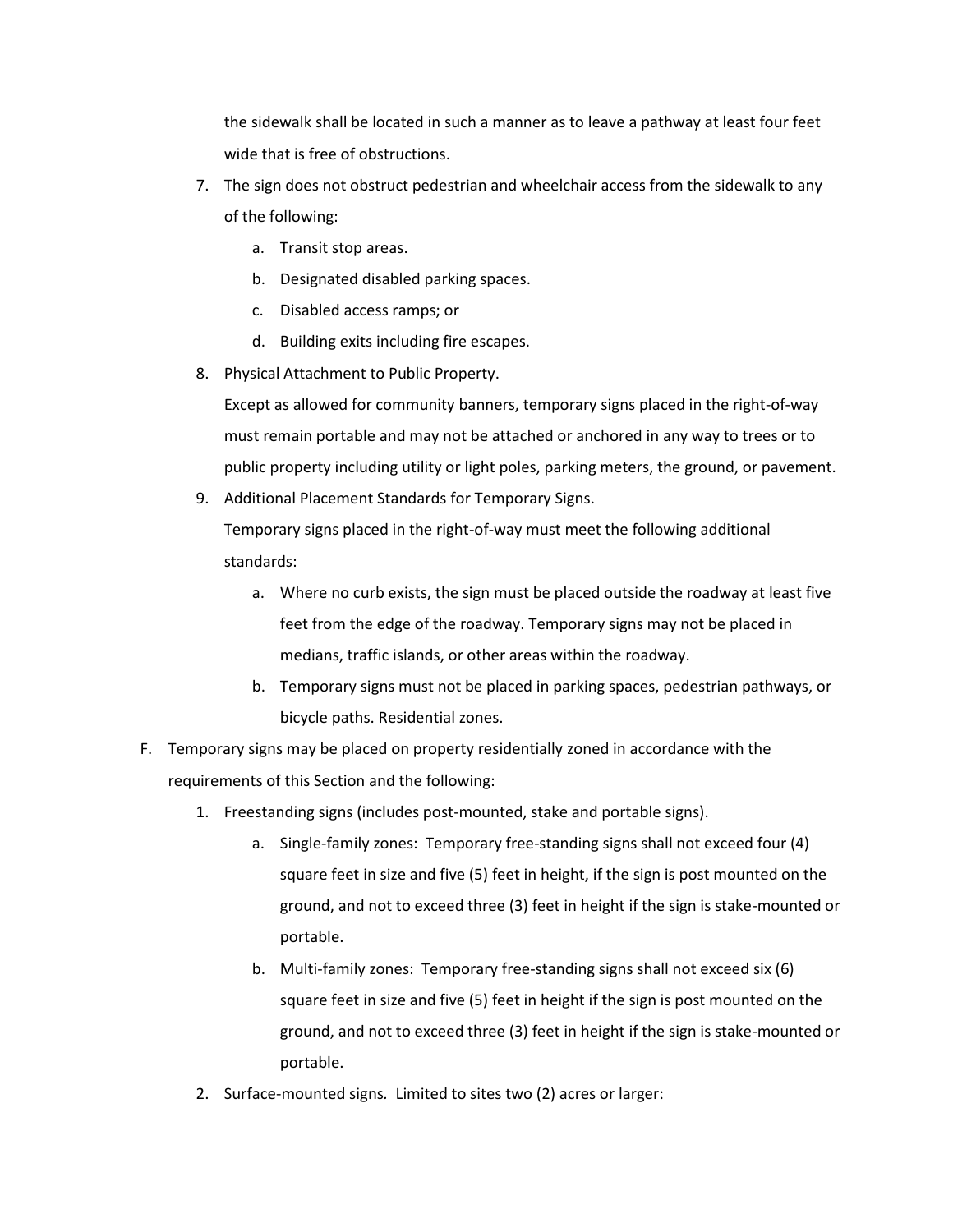- a. Size. No larger than thirty-two (32) square feet.
- b. Location. Must be flatly affixed to walls below the fascia or parapet line, or flatly affixed to on-site fences either facing or abutting the street, or facing inward to the subject site. Signs shall not be attached or tethered to other site improvements.
- G. Non-residential zones. Temporary signs are allowed on non-residentially zoned property in accordance with the requirements of this Section and the following:
	- 1. Freestanding signs (including post-mounted, stake and portable signs): Size/height. Limited to four (4) square feet and five (5) feet in height if the temporary sign is mounted in the ground, and not to exceed three (3) feet in height if the temporary sign is portable.
	- 2. Surface-mounted signs:
		- a. Size. Limited to thirty-two (32) square feet.
		- b. Location. Must be flatly affixed to walls below the fascia or parapet line, or flatly affixed to on-site fences either facing the abutting street, or facing inward to the subject site. Signs shall not be attached or tethered to other site improvements.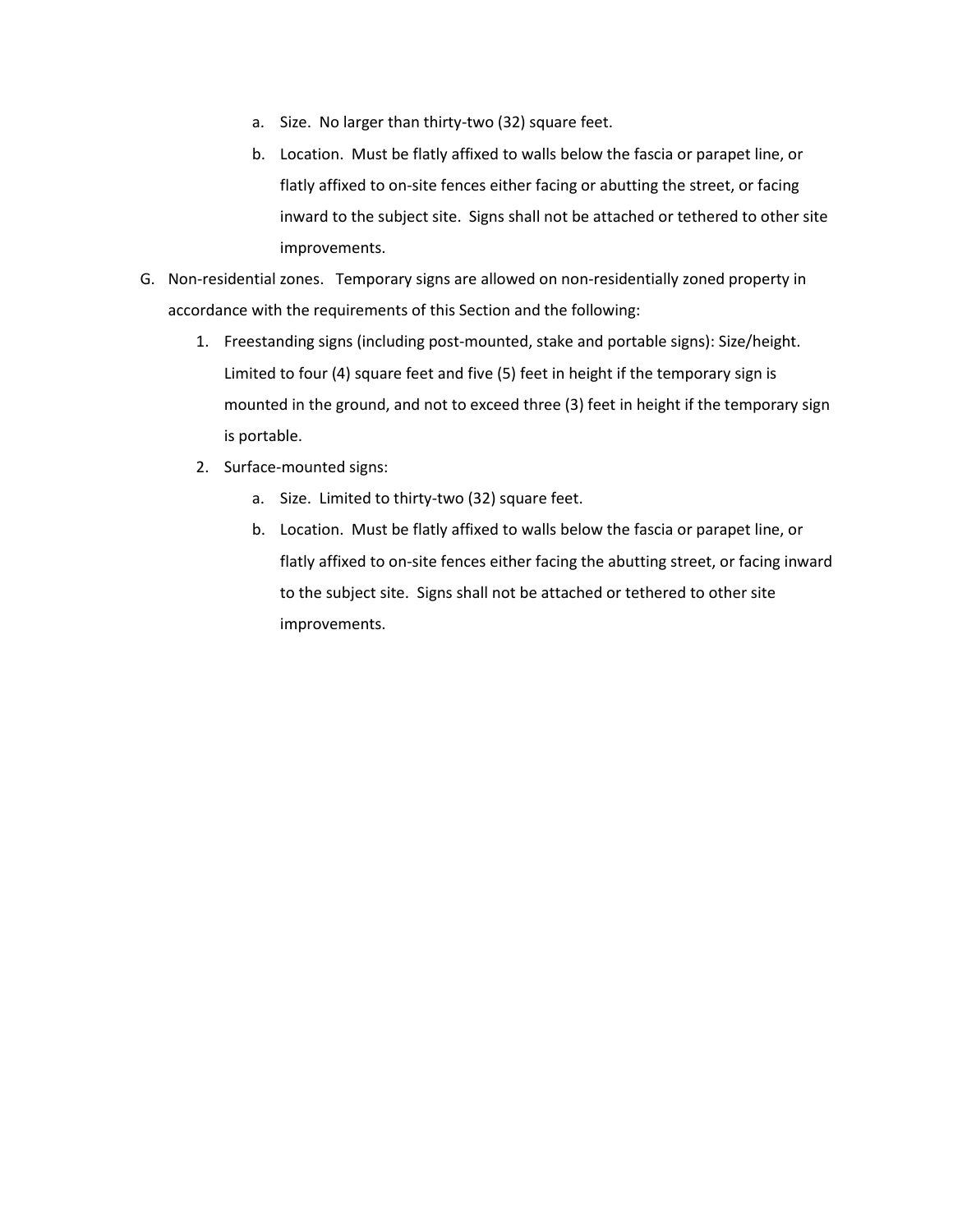### SMC 17C.240.230 Sandwich Board Signs

- A. Sandwich board signs shall be limited to one sign per street address. These signs are subject to the following conditions:
	- 1. Size.

The area of the sign shall not exceed nine square feet per side in size and shall not exceed three feet in any dimension.

2. Maintenance Standards.

Signs shall be constructed out of materials able to withstand typical northwest weather. Such materials may be metal, finished wood, chalkboard, whiteboard, or plastic; signs and copy shall be of professional quality. Owners of sandwich board signs shall be required to keep their signs in a legible, intact, and well-maintained manner.

3. Display Time.

Signs may only be displayed during business hours. If business hours continue past daylight hours, precautions should be taken to place the sign in a location where it is readily visible after dark. This shall not be construed to allow the wiring of a sign for lighting.

4. Location.

Signs may be located no further than twelve feet from the entrance to the business or sponsoring establishment. Such signs shall not be placed in a location which is within the vision triangle or any location which will impede vehicular traffic. Further, such signs shall not be placed in a manner which will block or otherwise obstruct the safe use of sidewalks, building entrances or stairs by pedestrians, including pedestrians who are visually impaired or otherwise handicapped.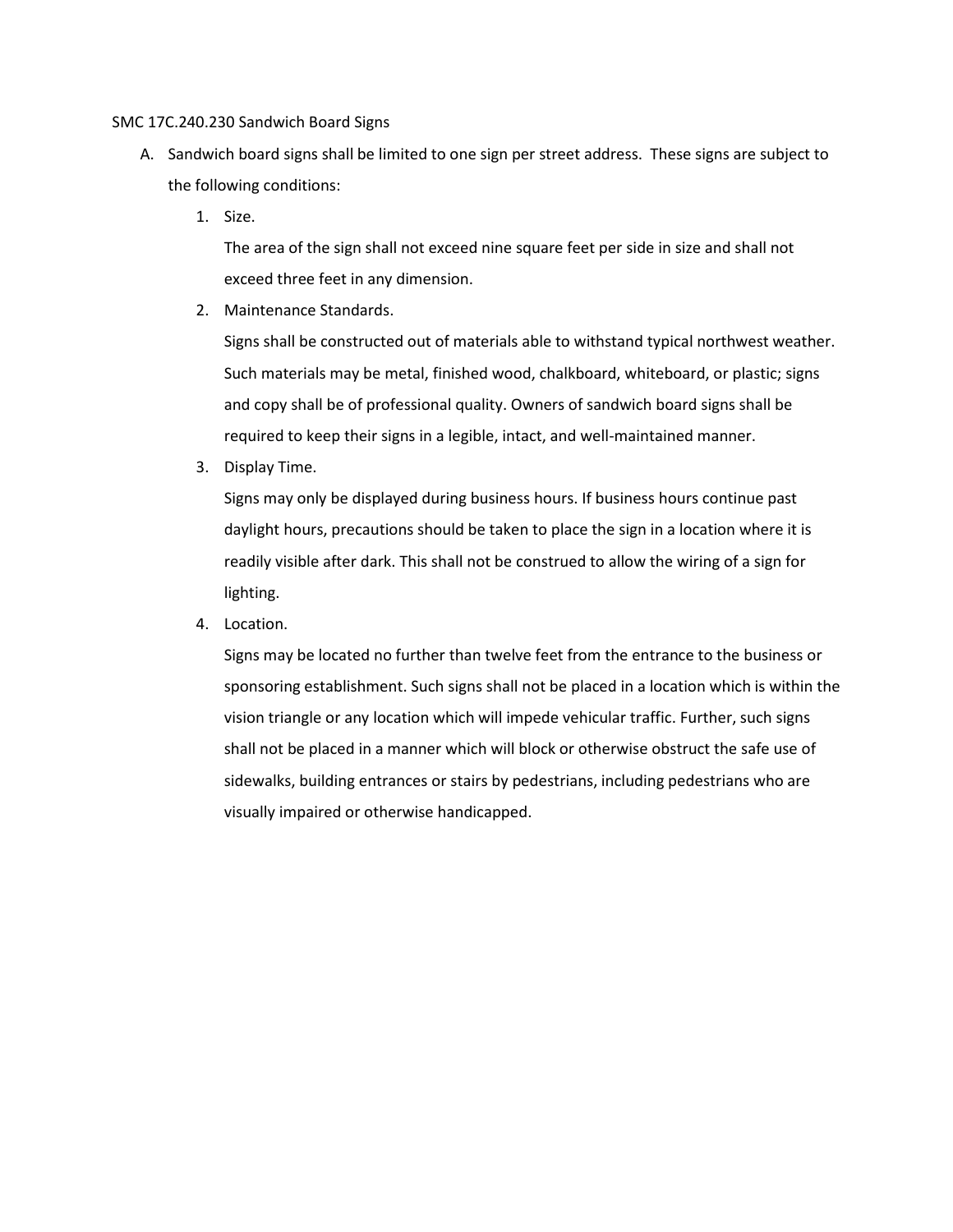# SMC 17C.240.240 Community Banners

A. Community Banners.

Such signs may be permitted and extend into the public right-of-way by permission of the city administrator or appointed representative. Such signs may only be placed at City-designated locations provided that the banner:

- 1. is not commercial advertising but, rather, has as its principal purpose the promotion of a civic event, public service announcement, holiday decoration, or similar community interests;
- 2. complies with all applicable codes and officially adopted city policies; and
- 3. does not, in the judgment of the street director, present a traffic hazard.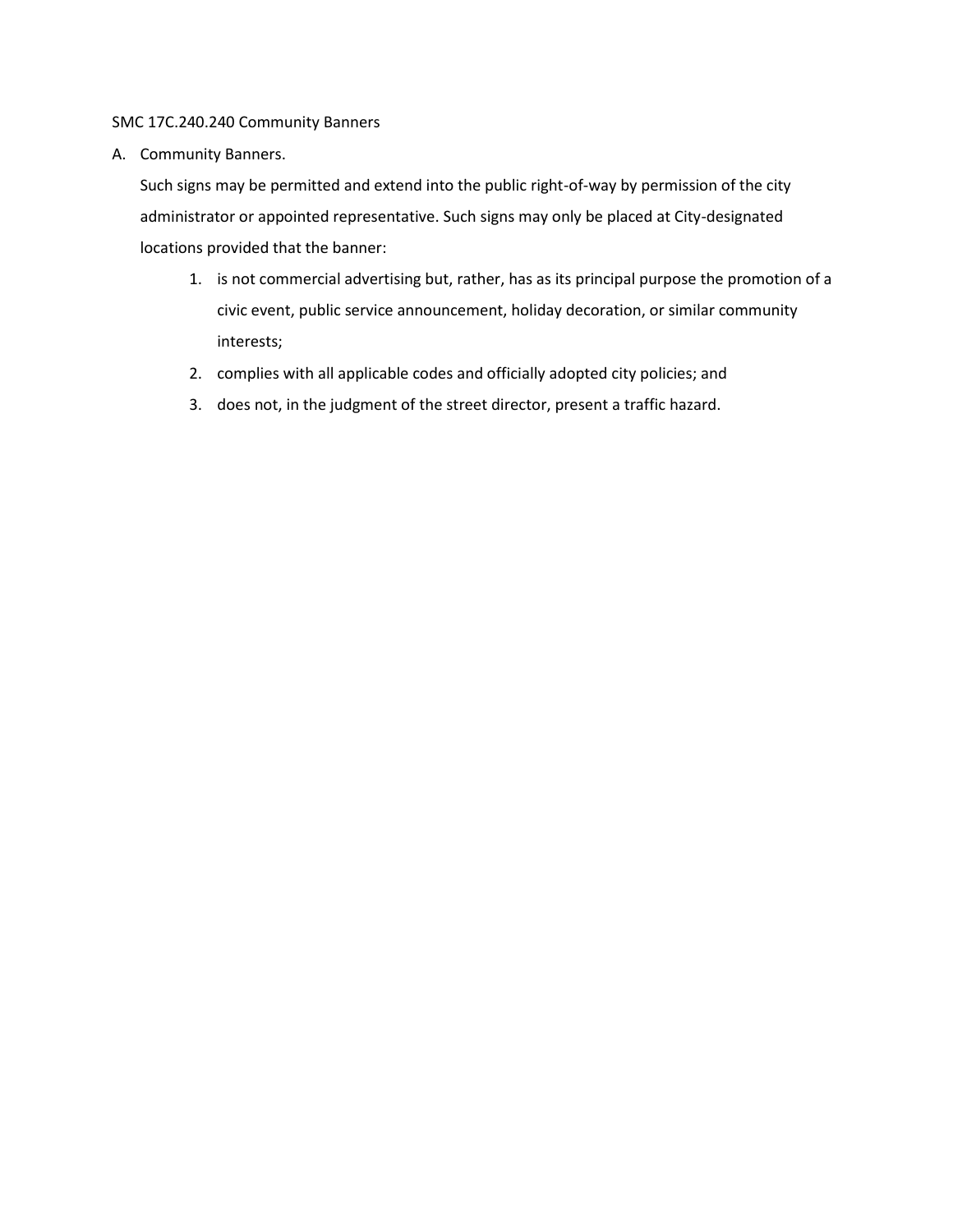#### [Section 17C.240.260](https://my.spokanecity.org/smc/?Section=17C.240.250) Off-premises Signs

- A. No new off-premises signs may be constructed, on any site.
- B. Off-premises signs now in existence in any zone, and for which permits were previously issued are declared nonconforming uses and may remain, subject to the following restrictions:
	- 1. A nonconforming off-premises sign may not be increased in size or elevation, relocated to another site or to a new location on the same site or expanded, enlarged, or extended in any way, including, but not limited to, the addition of advertising faces or the addition of rotating faces with movable panels designed to create additional advertising, except as provided for in the public works exception below.
	- 2. Public Works Exception.

An existing off-premises sign that is allowed to remain in conformance with [SMC](https://my.spokanecity.org/smc/?Section=17C.240.250)  [17C.240.250\(B\)](https://my.spokanecity.org/smc/?Section=17C.240.250) shall be allowed to be relocated if necessitated for the accomplishment of a governmental public works project. This relocation of these off-premises signs for public works projects shall be subject to the limitations in subsections (a) through (f) below:

- a. No increase in square footage of off-premise sign copy shall be permitted. These signs shall be replaced at the same size they existed at immediately prior to relocation.
- b. No additional sign faces shall be added.
- c. No increase in height of the existing off-premise sign shall be permitted except where needed to provide for minimum height clearance (from the ground to the bottom of the off-premises signs) to comply with roadway safety.
- d. The off-premise sign shall be relocated along the same roadway it was removed from in the geographical vicinity and shall comply with the Scenic Vistas Act of 1971 (chapter 47.42 RCW and chapter 468-66 WAC) if located along a state highway. For purposes of this provision, "the same roadway" shall be construed to be the actual street upon which said sign is currently located, and shall not be construed to incorporate any parallel streets that may function together with the actual street as a couplet.
- e. The off-premise sign shall not be relocated to a site with a Center and Corridor zoning designation including CA zones, or located within an historic district, regardless of the zoning or district of the original sign location.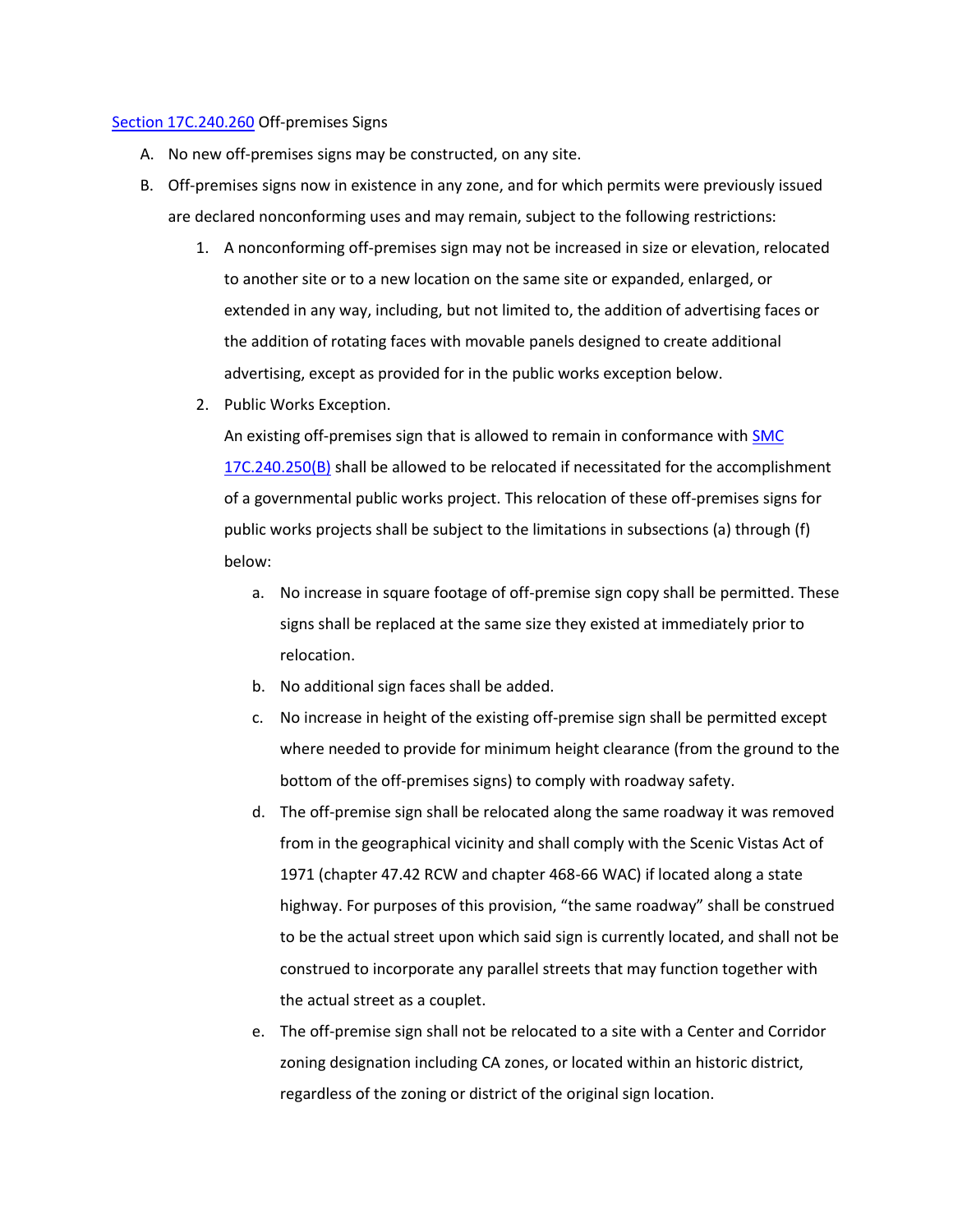- f. The relocation of the off-premise sign shall be subject to all current City of Spokane rules, regulations, and procedures relating to the regulation and control of signs, excepting size, height, and off premise advertising limitations.
- 3. A nonconforming off-premises sign may not be structurally altered. Structural alterations mean alterations to, including replacement of, either the off-premises sign face, or the supporting structure. Normal maintenance and repair including painting, cleaning, or replacing damaged parts of the off-premises sign, shall not be considered a structural alteration.
- 4. Any nonconforming off-premises sign which deteriorates, is damaged, or destroyed by fire, explosion, wind, act of nature, failure to maintain, or other accidental means may be restored if the cost thereof does not exceed fifty percent of its replacement cost. Offpremises signs damaged in an amount in excess of fifty percent of replacement cost shall be removed.
- 5. All nonconforming off-premises signs shall be kept in good repair and maintained in a neat, clean, attractive and safe condition. Any work required to repair or maintain an off-premises sign shall be completed promptly so long as the off-premises sign is not structurally altered, and so long as the cost of such repair and/or maintenance does not exceed fifty percent of the cost of replacing the off-premise sign.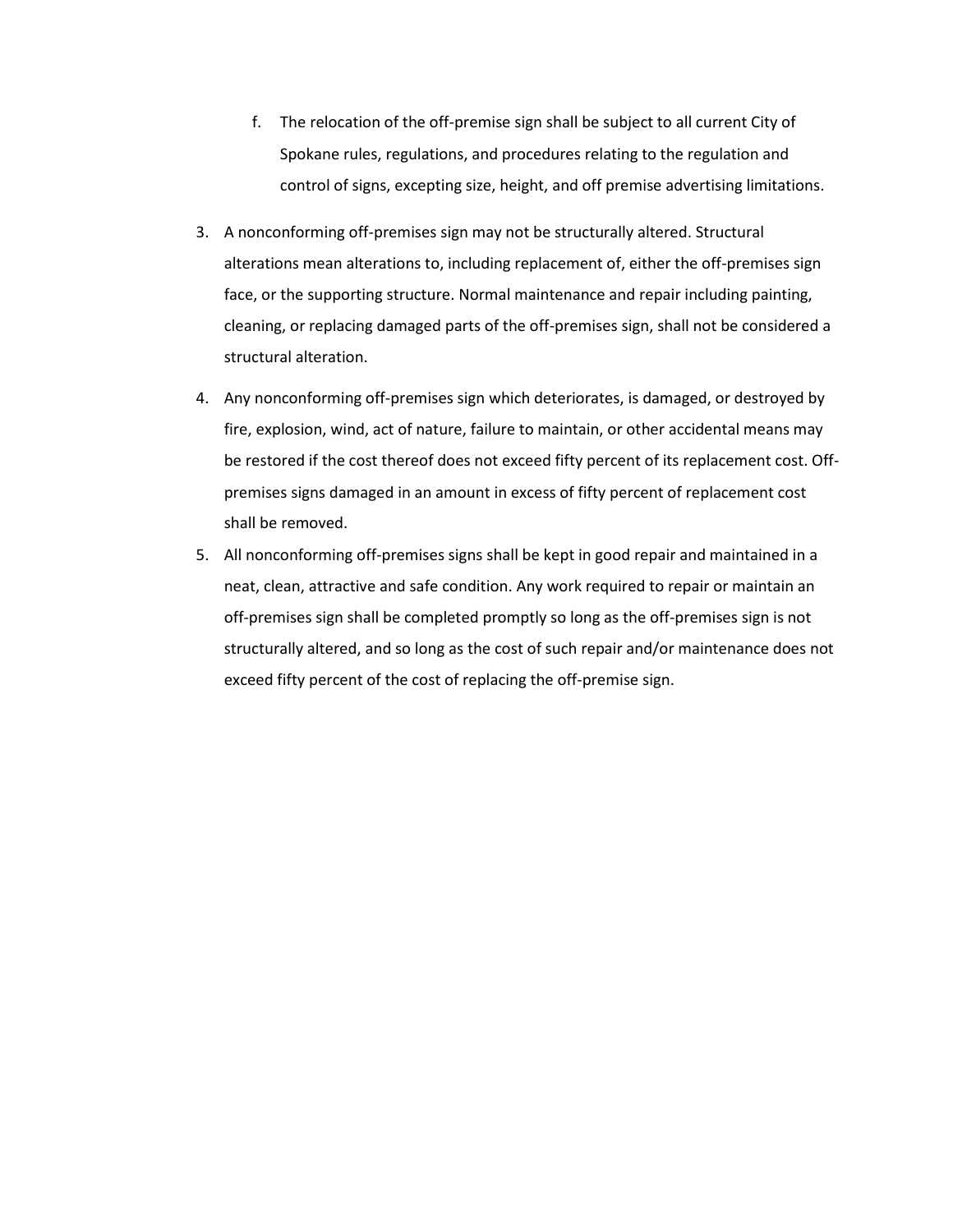## [Section 17C.240.300](https://my.spokanecity.org/smc/?Section=17C.240.290) Exceptions

- A. Approval Required. An exception may be granted from the strict application of the regulations in this Chapter which apply to: (a) sign placement on a parcel or building frontage; (b) sign area; or (3) sign height, as regulated in this Chapter. An exception may not be granted to allow any prohibited signs or prohibited sign features, as described in Section 17C.240.070, or for any other purpose not listed in this subsection A. The exception procedure in this Section does not apply to any street Right-of-Way Use permit or Building permit.
- B. Need for Sign Permit, Consolidation of Processing. An application for an exception may be submitted before or concurrent with the associated sign permit application.
- C. Review Procedures. The following steps shall be followed in the processing of sign exception applications (hyperlink to appropriate section of the City's Permit Processing chapter):
	- 1. Determination of Complete Application (Section \_\_. \_\_. \_\_)
	- 2. Determination of Consistency (Section \_\_\_\_\_\_\_)
	- 3. Notice of Decision by Director (Section \_\_. \_\_. \_\_)
	- 4. Administrative Appeal, if any (open record hearing, Section \_\_. \_\_. \_\_)
- D. Application Requirements. A complete sign exception application shall consist of the following:
	- 1. Application form. A completed sign exception application, including the applicant's name, address, phone number and e-mail address. If the applicant is not the property owner, then the property owner must be identified and the application must include an affidavit from the property owner, verifying that the property owner has given permission to the applicant for the submission of the sign exception application and for the installation/posting of the sign on the property owner's property.
	- 2. Sign Permit Application (all of the materials required by Section 17C.240.090 Sign Permit required). However, the applicant may submit an exception application without a sign permit application as provided in subsection B above.
	- 3. A narrative report which describes the requested exception in detail. The report shall identify all of the sections of this Chapter from which the applicant is requesting the exception, as well as the nature and extent of the exception (in size, area, location on the property, height).
	- 4. The narrative report shall also include the applicant's description of the manner in which the sign exception satisfies all of the exception criteria in subsection E below.
	- 5. Fees. Payment of the appropriate sign exception application fee.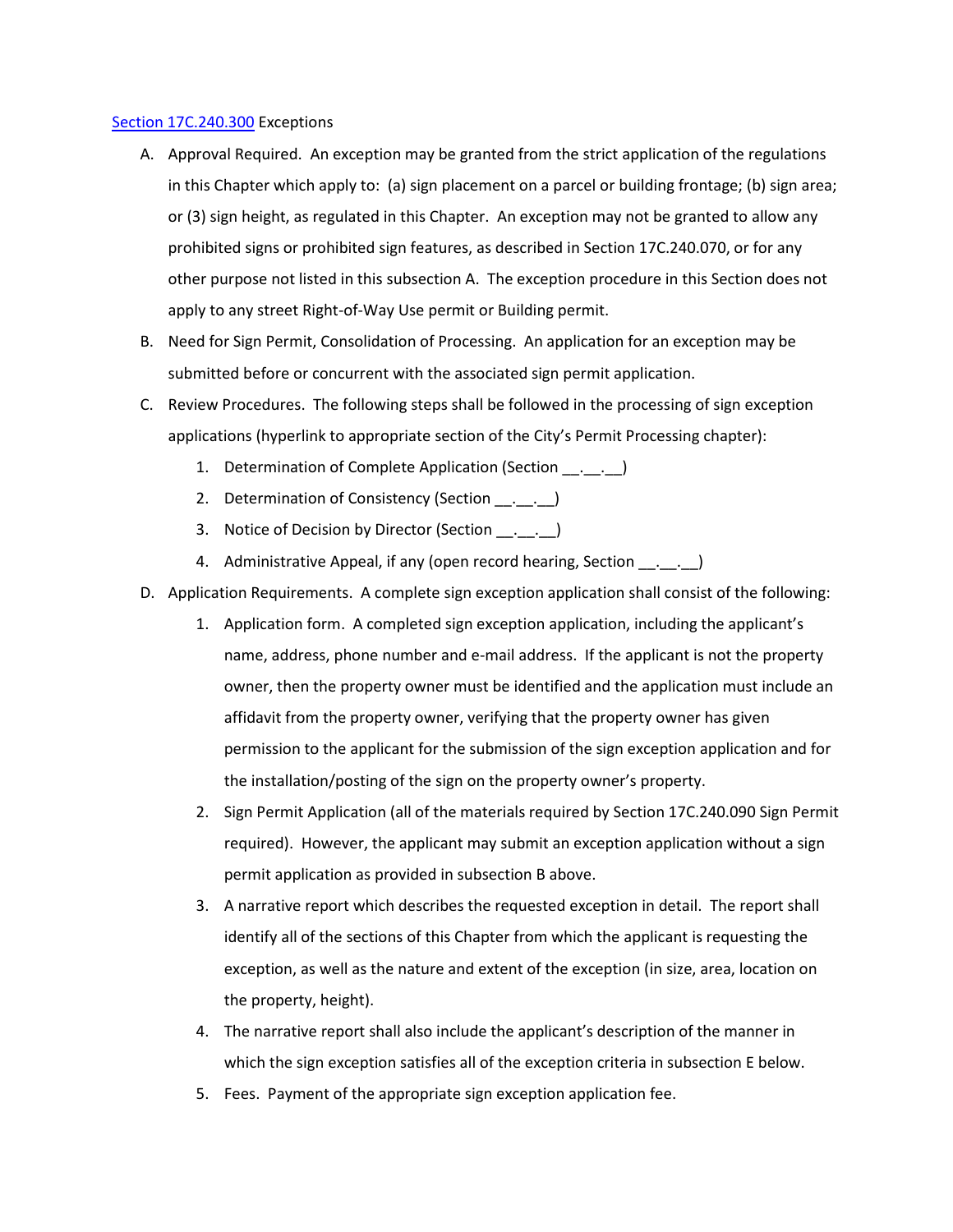- E. Exception Criteria for Approval. Sign exception applications shall be reviewed by the planning director to determine whether all of the following criteria are satisfied. In order to approve any sign exception, the director must make written findings to show that all of the following criteria have been met:
	- 1. The request for an exception is due to unusual conditions pertaining to sign visibility needs for a specific building or lot; and
	- 2. The sign will not create a hazard; and
	- 3. The sign will not violate any state statute or any City Code provision (other than the ones identified in this Chapter relating to signs); and
	- 4. The sign will not negatively affect adjacent property; and
	- 5. The sign will be in keeping with the general character of the surrounding area and the granting of the exception would not result in an alteration of the essential character of the surrounding area; and
	- 6. The proposed exception is consistent with the purposes and intent of the Zoning Code and the purposes of this Chapter; and
	- 7. The exception is consistent with the City's Comprehensive Plan; and
	- 8. The applicant has established that there are practical difficulties in complying with the provision(s) of this Chapter and that the proposed sign is a reasonable use of the property. (Economic considerations alone do not constitute practical difficulties.); and
	- 9. The plight of the applicant is due to circumstances unique to the property, which were not created by the applicant or landowner; and
	- 10. The exception will not permit any sign type or use that is not allowed in the zoning district where the affected land is located, nor will it allow any sign or sign feature prohibited under Section 17C.240.070.
- F. First Amendment Exception. Where an applicant can demonstrate that the strict application of the regulations in this Chapter would violate his/her First Amendment rights, the City may grant an exception that does not conform to all of the exception criteria in subsection E above. However, the applicant shall submit an application which provides his/her response to each of the exception criteria in subsection E. The City need not make findings that all of the exception criteria have been satisfied, but if not all criteria have not been satisfied, the exception may only be granted to the extent reasonably necessary to protect the applicant's First Amendment